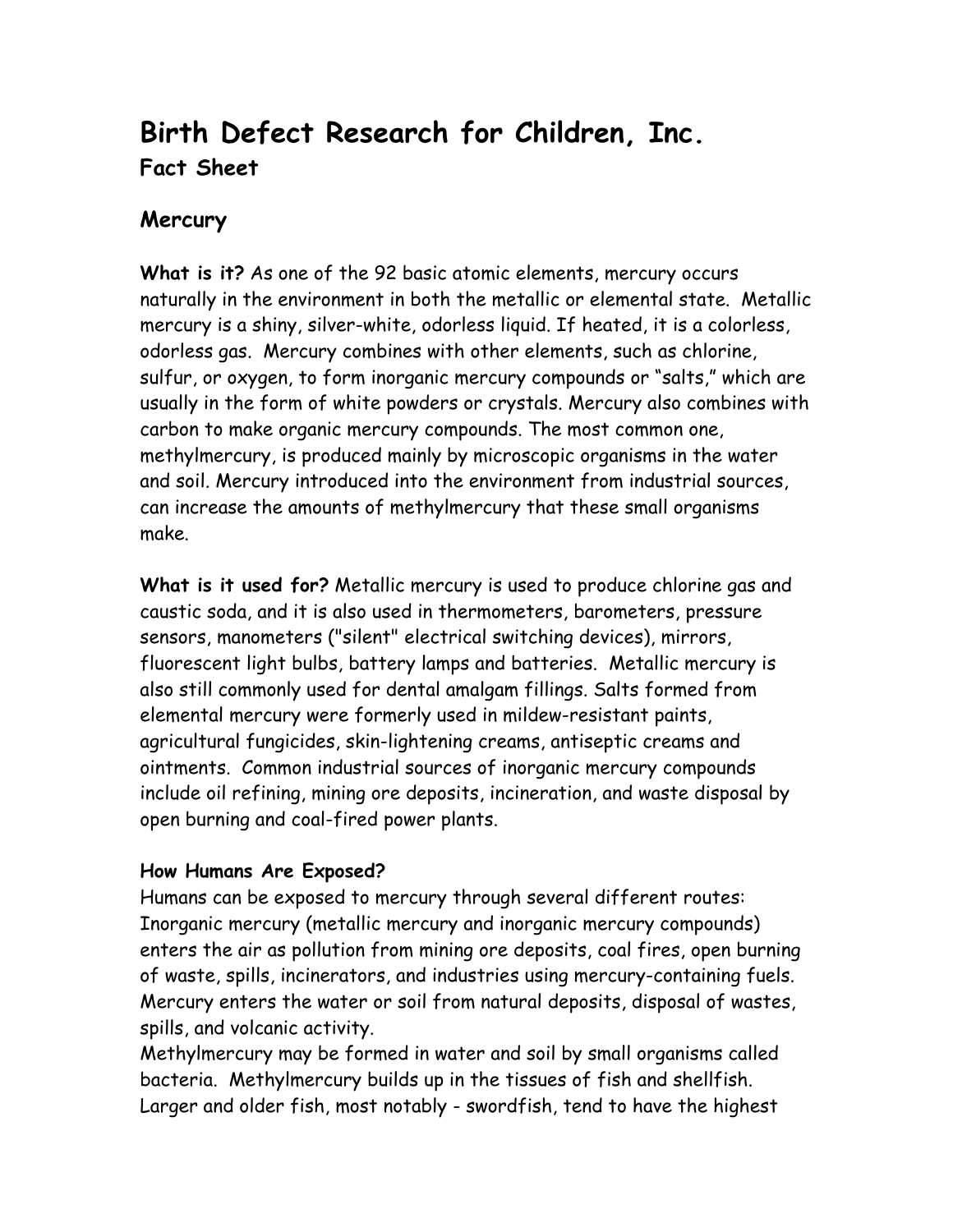levels of mercury. High levels of mercury have also been found in oysters and clams.

Mercury can leach into the body from dental amalgam fillings.

Workers can breathe mercury-contaminated air or come into direct skin contact with mercury during uses in the workplace (dental, health services, chemical, and other industries that use mercury).

Children can be exposed to Thimerosal, a vaccine preservative containing mercury, if they receive multiple doses of vaccines with total amounts of mercury levels exceeding federal guidelines.

The Federal Government established strict guidelines for mercury exposure: The EPA has set a limit of 2 parts of mercury per billion parts of drinking water (2 ppb).

The FDA set a maximum permissible level of 1 part per million (ppm) of methylmercury for seafood products sold though interstate commerce. The Occupational Safety and Health Administration (OSHA) has set limits of 0.1 milligram of organic mercury per cubic meter of workplace air (0.1 mg/m3) and 0.05 mg/m3 of metallic mercury vapor for 8-hour shifts and 40 hour work weeks.

**Acute Health Effects:** The nervous system is very sensitive to all forms of mercury. Methylmercury and metallic mercury vapors are more harmful than other forms, because more mercury in these forms reaches the brain. Exposure to high levels of metallic, inorganic, or organic mercury can permanently damage the brain, kidneys, and developing fetus. Short-term exposure to high levels of metallic mercury vapors may cause effects including lung damage, nausea, vomiting, diarrhea, increases in blood pressure or heart rate, skin rashes, and eye irritation.

**Chronic Health Effects:** Long-term mercury exposure effects on brain functioning may result in irritability, shyness, tremors, changes in vision or hearing, and memory problems.

**Health Effects During and After Pregnancy:** Mercury in the mother's body passes to the fetus and may accumulate there. While the benefits of breast-feeding may be greater than the possible adverse effects, mercury can pass to a nursing infant through breast milk. Very young children are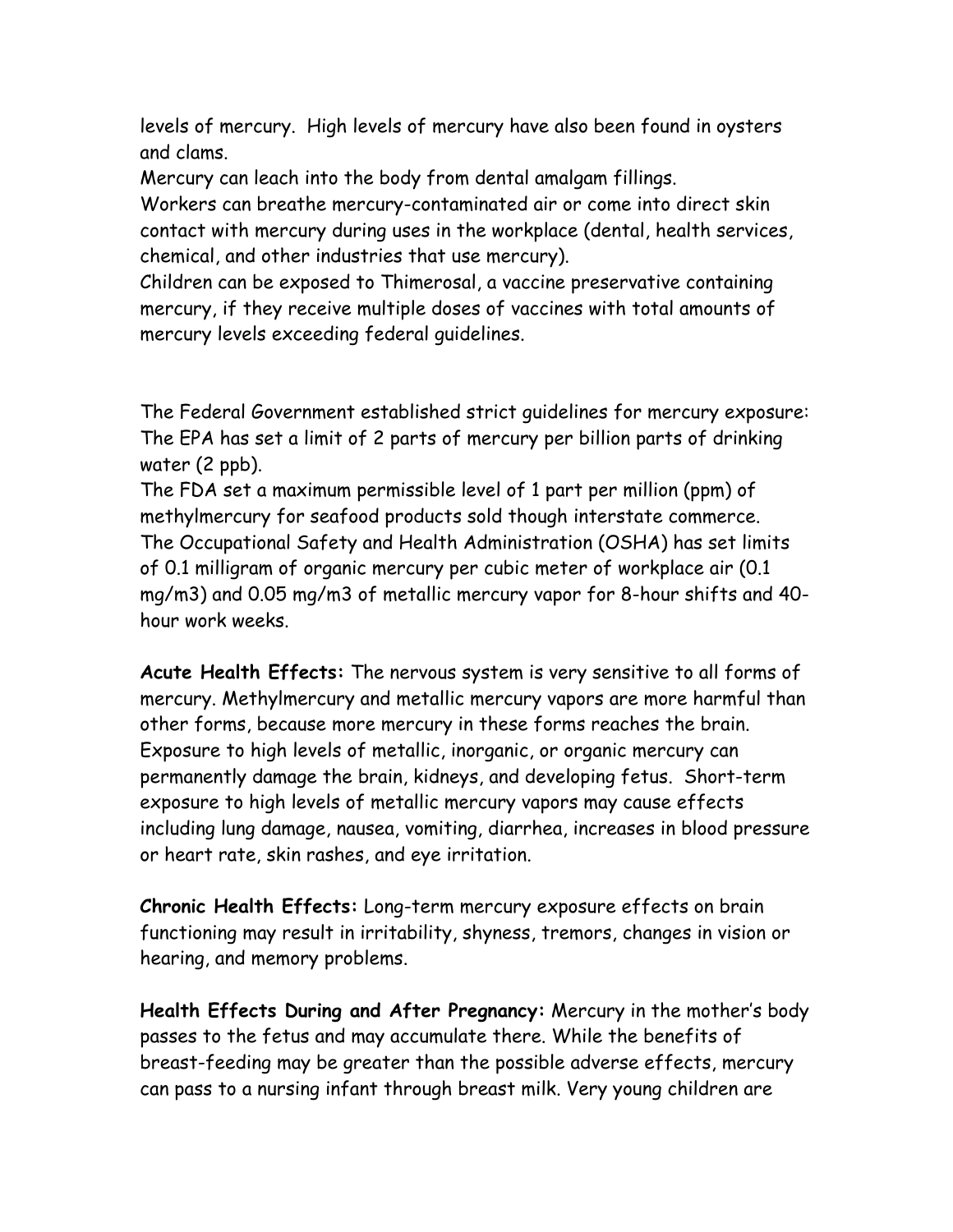more sensitive to mercury than adults. Mercury's harmful effects that may be passed from the mother to her baby include brain damage, mental retardation, blindness, seizures, muteness, and lack of coordination. Children poisoned by mercury exposure after birth may develop problems of their nervous and digestive systems, and suffer kidney damage.

**Carcinogenic Effects:** There are insufficient human cancer data available to implicate all forms of mercury as a causal factor. In laboratory testing, however, mercuric chloride has been shown to cause increases in several types of tumors in rats and mice, and methylmercury has caused kidney tumors in male mice. Based on these results, the EPA determined that mercuric chloride and methylmercury are potential human carcinogens.

**Controlling Risk of Exposure:** There are many ways to reduce exposure to mercury:

Carefully handle and dispose of products that contain mercury, such as thermometers, barometers, silent switches or fluorescent light bulbs. Do not vacuum up spilled mercury. Vacuuming can cause mercury to vaporize and increase the potential for exposure.

If a large amount of mercury has been spilled, immediately contact your health department and local Hazardous Waste Disposal agency.

Teach children not to play with shiny, silver liquids.

Wear proper OSHA-approved breathing apparatus and protective clothing when working in industries where mercury and mercury waste exposures may occur.

Properly dispose of older medicines that contain mercury and keep all mercury-containing medicines away from children.

Pregnant women and children should keep away from rooms where liquid mercury has been used.

Learn about wildlife and fish advisories in your area from your public health or natural resources department.

Due to the use of Thimerosal, a vaccine preservative containing mercury, avoid subjecting young children to multiple vaccines over a short period of time. Ask your physician about the availability of vaccines without Thimerosal.

**Controlling Fish and Shellfish intake during Pregnancy:** A recent report issued by the Public Interest Research Group (PIRG) and the Environmental